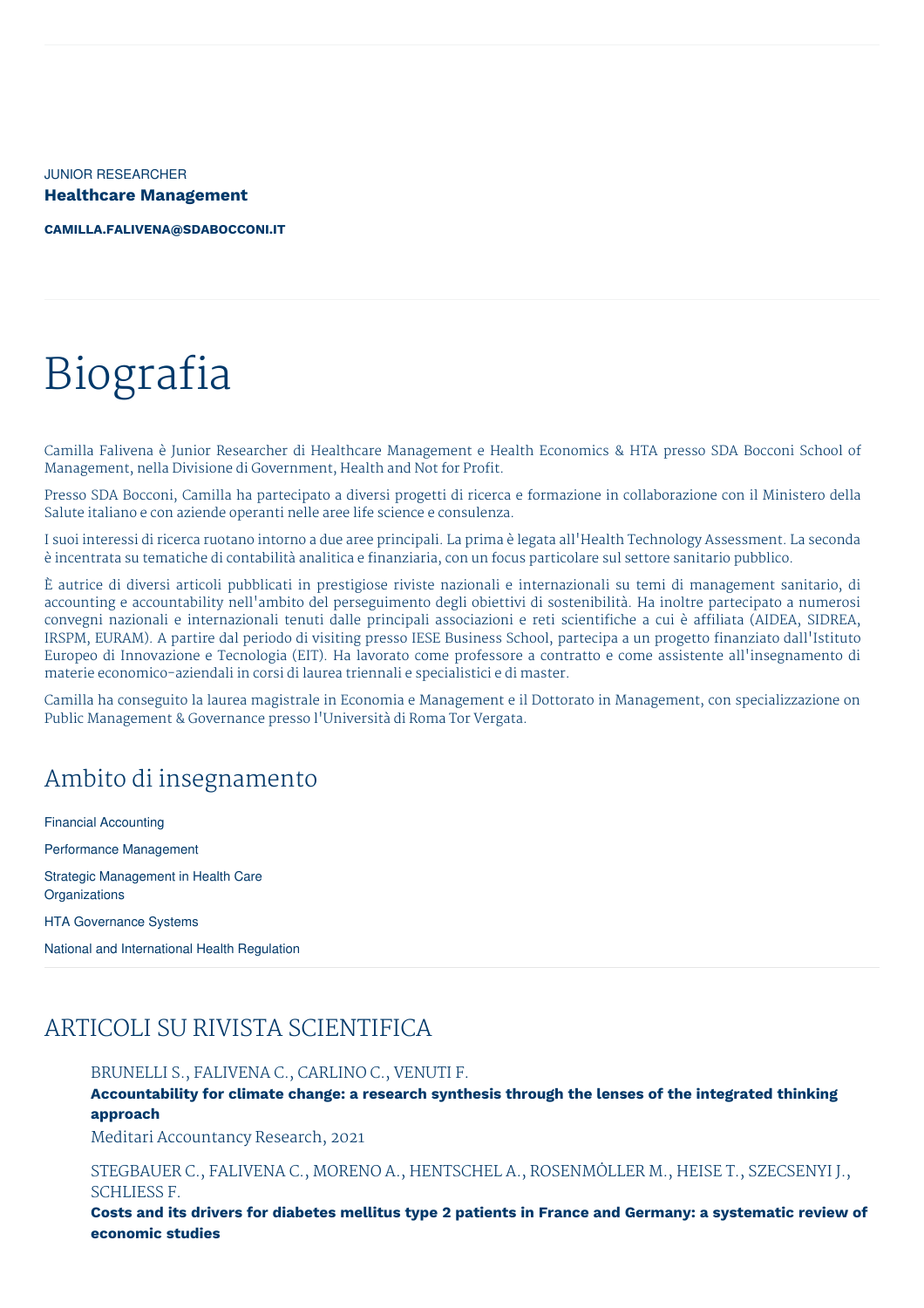BMC Health Services Research, 16 Novembre, 2020, vol.20, no. 1

# D'AMATO A., FALIVENA C.

**Corporate social responsibility and firm value: Do firm size and age matter? Empirical evidence from European listed companies**

Corporate Social Responsibility and Environmental Management, 2020, vol.27, no. 2, pp.909-924

#### BRUNELLI S., FALIVENA C., ANSELMI L.

**Applicazione e potenziamento del PIP (Pandemic Influenza Preparedness Framework) in ambito OMS: un'arma in più per affrontare le fasi successive al picco da Covid-19**

Mecosan, 2020, vol.113, pp.9-15

# FALIVENA C., RANALLI F.

**Hospital-Based Health Technology Assessment: analisi della letteratura internazionale (2008-2019).** Azienda Pubblica, 2020, vol.2, pp.22

## PALOZZI G., BRUNELLI S., FALIVENA C.

**Higher Sustainability and Lower Opportunistic Behaviour in Healthcare: A New Framework for Performing Hospital-Based Health Technology Assessment**

Sustainability, 2018, vol.10, no. 10, pp.3550

# CONTRIBUTI IN VOLUME, CAPITOLI O SAGGI SCIENTIFICI

#### FALIVENA C., PALOZZI G.

**Value-Based Healthcare Paradigm for Healthcare Sustainability** in *Accountability, Ethics and Sustainability of Organizations*

Brunelli Sandro, Di Carlo Emiliano (a cura di), Springer International Publishing, chap. 7, pp.133-153, 2020

#### PALOZZI G., FALIVENA C., CHIRICO A.

**Designing the Function of Health Technology Assessment as a Support for Hospital Management** in *Service Design and Service Thinking in the Healthcare and Hospital Management*

Pfannstiel Mario A., Rasche Christoph (a cura di), Springer International Publishing, pp.233-257, 2019

# PROCEEDINGS/PRESENTATIONS

# FINCH A. P., BORSOI L., FALIVENA C., FREDDI R., ROUDIJK B.

**An EQ-5D-5L value set for Italy using videoconferencing interviews and feasibility of a new mode of administration**

*Italian Health Economics Association (AIES), 26th Annual Conference, 2-3 December, 2021, Milano, Italia*

FALIVENA C., CALLEA G., FURNARI A., CIANI O., TARRICONE R.

**Estimating medical device recall-related costs from the perspective of the healthcare provider** *Italian Health Economics Association (AIES), 26th Annual Conference, 2-3 December, 2021, Milano, Italia*

#### D'AMATO A., FALIVENA C.

**Do firm age and firm size moderate the relationship between corporate social responsibility and financial performance? Empirical evidence from European listed companies**

*AIDEA Congress -September 12-13, 2019, Torino, Italia*

#### FALIVENA C., PALOZZI G.

**A new conceptual framework to foster sustainable health technology investment decisions** *EURAM Conference, June 26-30, 2019, Lisbon, Portogallo*